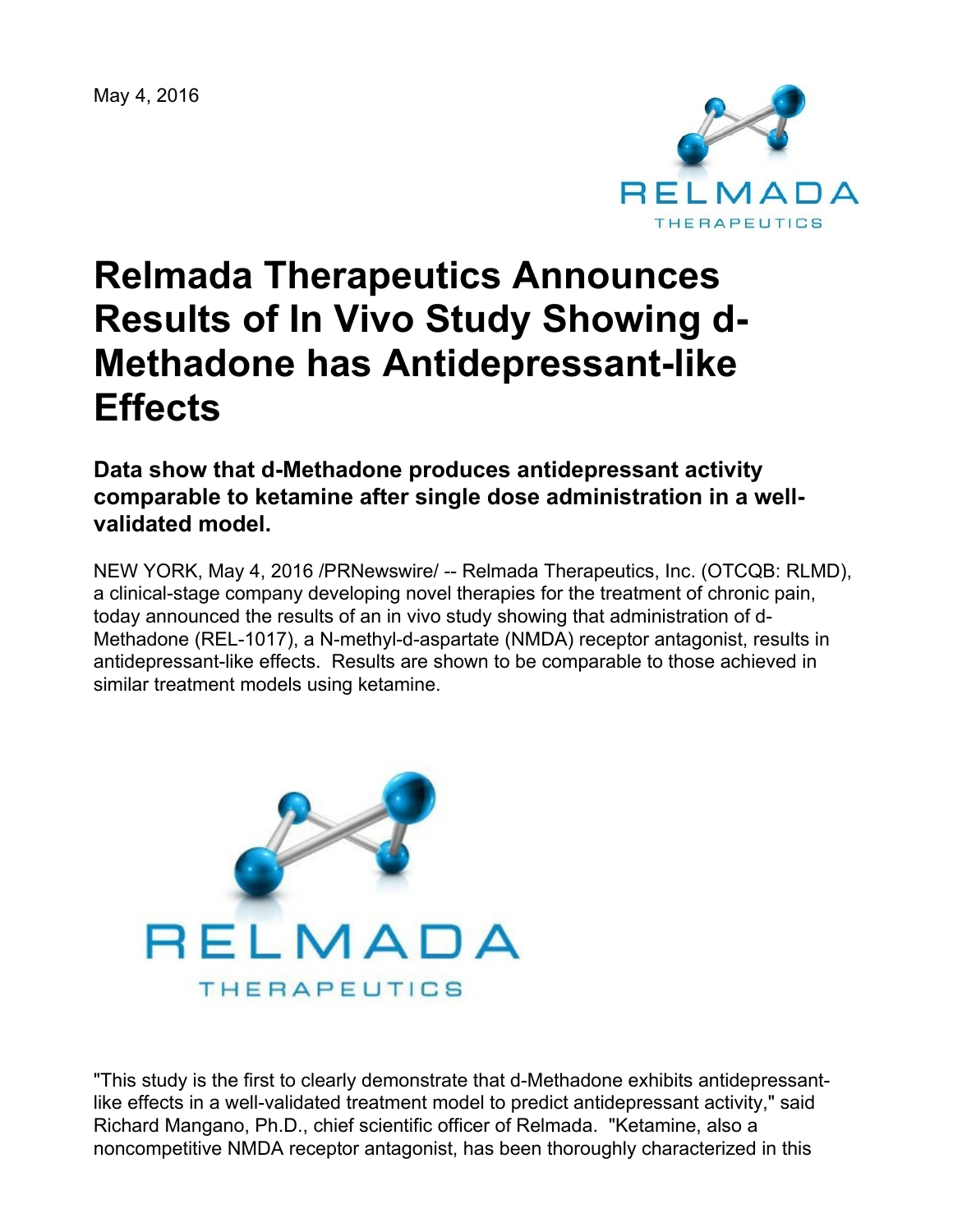model and has demonstrated rapid onset of activity in several clinical studies, but has also been shown in multiple studies to present a high risk of toxicity. Combined with the results of our recent Phase I single and multiple ascending dose studies, the encouraging results of this in vivo study support our belief that d-Methadone warrants further evaluation in a Phase II study as an effective treatment for depression."

The purpose of this study was to determine whether d-Methadone elicits antidepressantlike effects after a single administration in a well-validated animal model to predict antidepressant effects, the forced swim test. In the study, male Sprague Dawley rats were administered single doses of vehicle, ketamine, or d-Methadone on day one (after habituation; 24 hours prior to forced swim testing). At all doses tested, d-Methadone significantly decreased immobility of the rats compared to the vehicle, suggesting antidepressant-like activity. In addition, the effect of d-Methadone on immobility at the two highest doses tested was larger than the effect seen with ketamine. Importantly, the effects of d-Methadone in the forced swim test were not confounded by any changes in the locomotor activity of the rats.

## **About d-Methadone (REL-1017)**

As a single isomer, d-Methadone (REL-1017) has been shown to possess NMDA antagonist properties with virtually no opioid activity at the expected therapeutic doses. The activation of NMDA receptors has been associated with neuropathic pain and it is expected that REL-1017 will have a role in pain management by blocking this activity. In contrast, racemic methadone is a long-acting narcotic used in the treatment of various pain states and as a substitution therapy in opioid addiction and associated with typical opioid side effects.

## **About Relmada Therapeutics, Inc.**

Relmada Therapeutics is a clinical-stage, publicly traded specialty pharmaceutical company developing novel versions of proven drug products together with new chemical entities that potentially address areas of high unmet medical need in the treatment of pain. The Company has a diversified portfolio of four products at various stages of development, including d-Methadone (REL-1017), an N-methyl-D-aspartate (NMDA) receptor antagonist for neuropathic pain; topical mepivacaine (REL-1021), an orphan drug designated topical formulation of the local anesthetic mepivacaine; oral buprenorphine (REL-1028),an oral dosage form of the opioid analgesic buprenorphine; and LevoCap ER (REL-1015), an abuse resistant, sustained release dosage form of the opioid analgesic levorphanol. The Company's product development efforts are guided by the internationally recognized scientific expertise of its research team. The Company's approach is expected to reduce clinical development risks and costs while potentially delivering valuable products to address areas of high unmet medical needs. For more information, please visit Relmada's website at: [www.relmada.com](http://www.relmada.com/).

## **Forward-Looking Statements**

The Private Securities Litigation Reform Act of 1995 provides a safe harbor for forwardlooking statements made by us or on our behalf. We may from time to time make written or oral statements in this letter, the proxy statements filed with the SEC communications